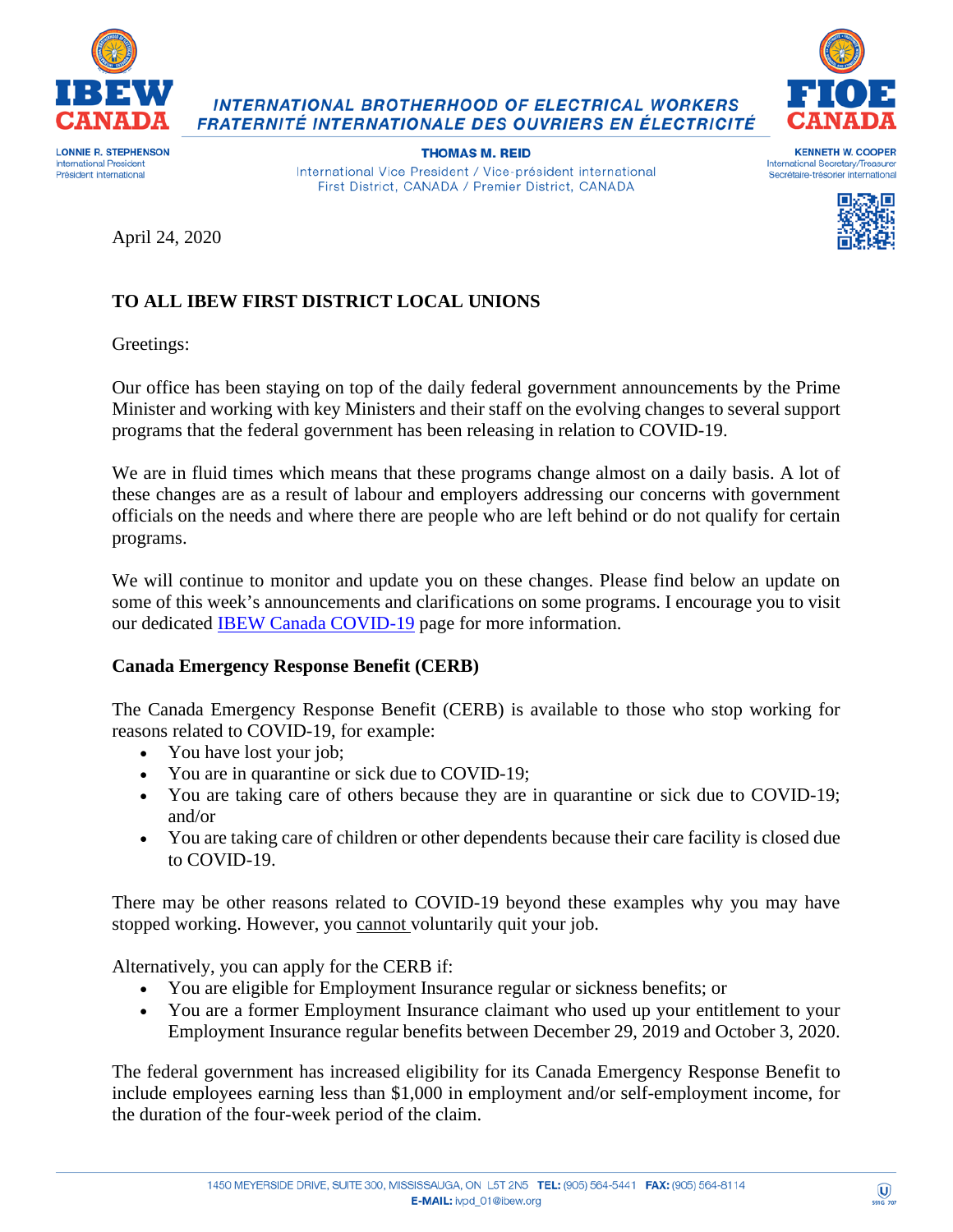



To be clear, in order to get the CERB, you may **not** earn more than \$1,000 for a period of at least 14 consecutive days within the initial four-week period of your claim or \$1000 in total for each subsequent claim.

It is important for our members to know that the CERB is a taxable benefit.

## **Employment Insurance (EI)**

If you have stopped working because of COVID-19, you should apply for the Canada Emergency Response Benefit.

*For anyone who became eligible for EI regular or sickness benefits on March 15, 2020 or later, your Employment Insurance claim will be automatically processed through the Canada Emergency Response Benefit.*

For other Employment Insurance benefits, including maternity, parental, caregiving, fishing and work-sharing, you should continue to [apply](https://www.canada.ca/en/services/benefits/ei.html) as you normally would.

#### **Canada Emergency Wage Subsidy (CEWS)**

The Prime Minister announced that employers will be able to apply for the CEWS starting on **Monday, April 27th** for the 75 per cent salary top-up to keep staff on the payroll. The government expects to have processed 90 per cent of claims by May  $4<sup>th</sup>$ , with payments landing later that week.

We have had several Local Unions enquire to find out if they qualify for the CEWS program. Local Unions who have staff employed and meet the eligibility requirements for the CEWS can apply. More information on the application process and the eligibility requirements can be found [here.](https://www.canada.ca/en/revenue-agency/services/subsidy/emergency-wage-subsidy.html)

Eligible employers include:

- individuals (including trusts)
- taxable corporations
- persons that are exempt from corporate tax (Part I of the Income Tax Act), other than public institutions:
	- o non-profit organizations
	- o agricultural organizations
	- o boards of trade
	- o chambers of commerce
	- o non-profit corporations for scientific research and experimental development
	- o **labour organizations or societies**
	- o benevolent or fraternal benefit societies or orders
- registered charities
- partnerships consisting of eligible employers